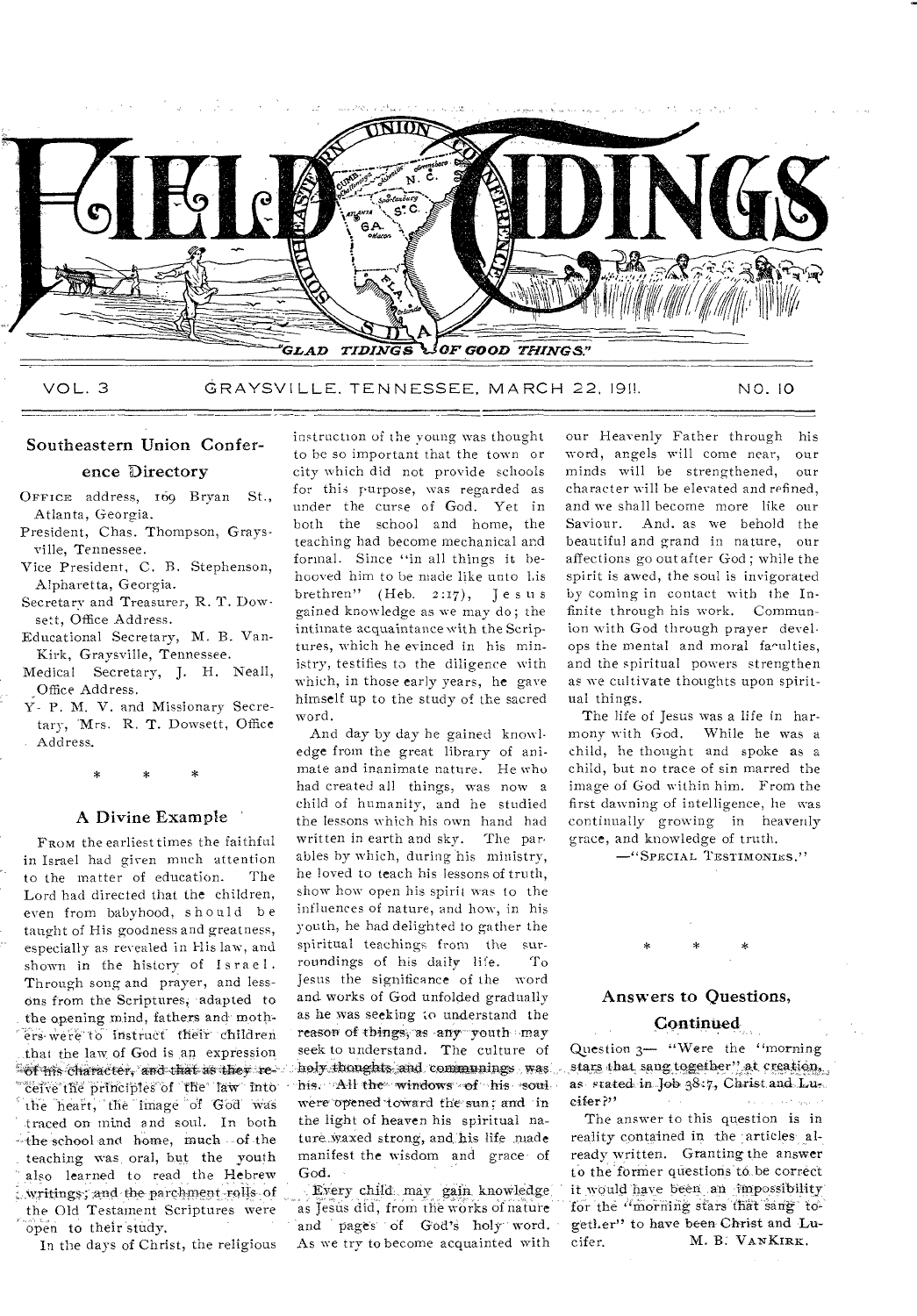# Interesting Facts Concerning The Washington Monument

HEIGHT, 555 ft., 4 in.; base, 55 ft. sq., 500 ft. elevation, 35 ft. square. " 18 in. thick.

Lower walls, 15 ft. thick.

Stones used, 23,000; weight 81,120 tons.-

Mean pressure, 5 tons per sq. ft.

Weight so distributed as to withstand a wind velocity of 145 miles pet hour, or a wind pressure of too lbs. per sq. ft.

In its construction not three-eigths of an inch defection has been found.

Total cost, \$1,187,710.31.

Costs the government \$11,000 annually.

\$300,000 raised by free-will offerings of children of the United States, and the rest by congressional appropriations.

Memorial inscriptions, tablets, and coat-of-arms adorn the inside walls. Nearly every nation in the world sent a stone with some inscription to be used in the monument. Stone from Rome as a gift from the pope bore the inscription, "Rome to America." In March, 1854, during the Know-Nothing excitement, the lapidarium was forcibly entered and the stone stolen and thrown into the Potomac. A reward was offered, but the stone was never recovered.

> PROF. COLCORD. "Pacific Union Recorder."

## East Coast of Florida

THE work in this part of our field is onward. A tent-meeting at Arch Creek ten miles north of Miami, has just been brought to a close, the last service being held February 26. At this time five persons had promised to obey the truth, and as the meeting had been in progress only about five weeks, further results will no doubt be seen later. Brother C. P. Whitford remains there to follow up the interest.

The Miami Church is at work selling "Ministry of Healing", and *many* of the *members* are meeting with good success. They all feel grateful for this privilege of thus helping our home institution to lift some of its burdens and also of placing the true principles of health and healing before the people.

A Sunday-law campaign is on there

at present, and our Young People's Society has been busy scattering Religious Liberty Tracts, and articles have been published in the dailies setting forth our principles on this subject.

It would be well if all our churches and societies would watch for like opportunities to work for the Lord.

Two members of this church, Brethren George Smith and C. A. York, are planning to attend the canvassers' institute to be held in Jacksonville, and to give themselves fully to this line of the work.

- - - - - - - - W. H. BRANSON -

# Florida Items

SISTER Anna Butler, who is in charge of the mission school at Punta Gorda, sends in a very interesting temperance program which was rendered last week in connection with her work there. Fifty signed the temperance pledge.

THE new Temperance "Youth's Instructor" is now in print, and orders can be filled for same. Can we not in the circulation of this attractive paper help to swell the Temperance Cause? We quote the following words of counsel: "There could not be a better time than now for a movement of this kind, when the temperance question is creating such widespread interest. Let our people everywhere take hold decidedly to let it be seen where we stand on the temperance question. Let every thing possible be done to circulate strong, stirring appeals for the closing of the saloon. Our work for temperance is to be more spirited, more decided."

THE brethren who attended the institute at Knoxville, T e n n., express their appreciation of the privilege'of attending the convention by frequent testimonies as to the blessings they received there, and of the long felt need in their work which now seems to be supplied. They return to their work with new courage and vigor, feeling able to render far better service in their labors.

BROTHER H. A. Shreve who is now working along the East Coast with "Ministry of Healing" and "Life and Health," writes encouragingly of his work. With his house-boat, he is able to visit all the towns along the coast and have a little home right along with him

THE prosperity that has attended our sanitarium both financially and healthwise since our last conference meeting has gone far beyond our most sanguine expectations: The patronage the last few months has been limited for the lack of room. Every room has been and is filled. Several tents have been pitched, and. the several cottages which have recently Leen built on the adjoining plat are now completed, and they, as well as the sanitarium, are filled with a superior class of patients.

EVERY day requests are being made by wire and by letter for the admittance of the sick into the sanitarium, but have to be refused for lack of room and greater facilities with which to work. Can we not all see that this is a providential opening, and a golden opportunity for our conference to broaden its field of usefulness?

HEAVY burdens are being borne by those connected with the work of the sanitarium. All have worked untiringly. The physicians and nurses and business manager and helpers have shared the added labor of a large patronage until some have been almost ready to faint from exhaustion and loss of sleep. All feel, indeed, that the Lord has sustained them.

ANOTHER hopeful conversion has occured among the patients since the last report, this time of a man from Minnesota, whose mother is a Sabbath-keeper.

BROTHER W. B. Spire has lately come to our conference, and while he has been invited to take charge of the Florida Tract Society Work, he will also act as treasurer and bookkeeper for the sanitarium.

How many are thinking about the good resolutions and pledges made at our last camp-meeting? That one with reference to "Ministry of Healing"? How many did you pledge to take, and how many have you taken? What success are you meeting in the sale of this book? The proceeds from the sale of this book in our conference goes for the upbuilding of our sanitarium.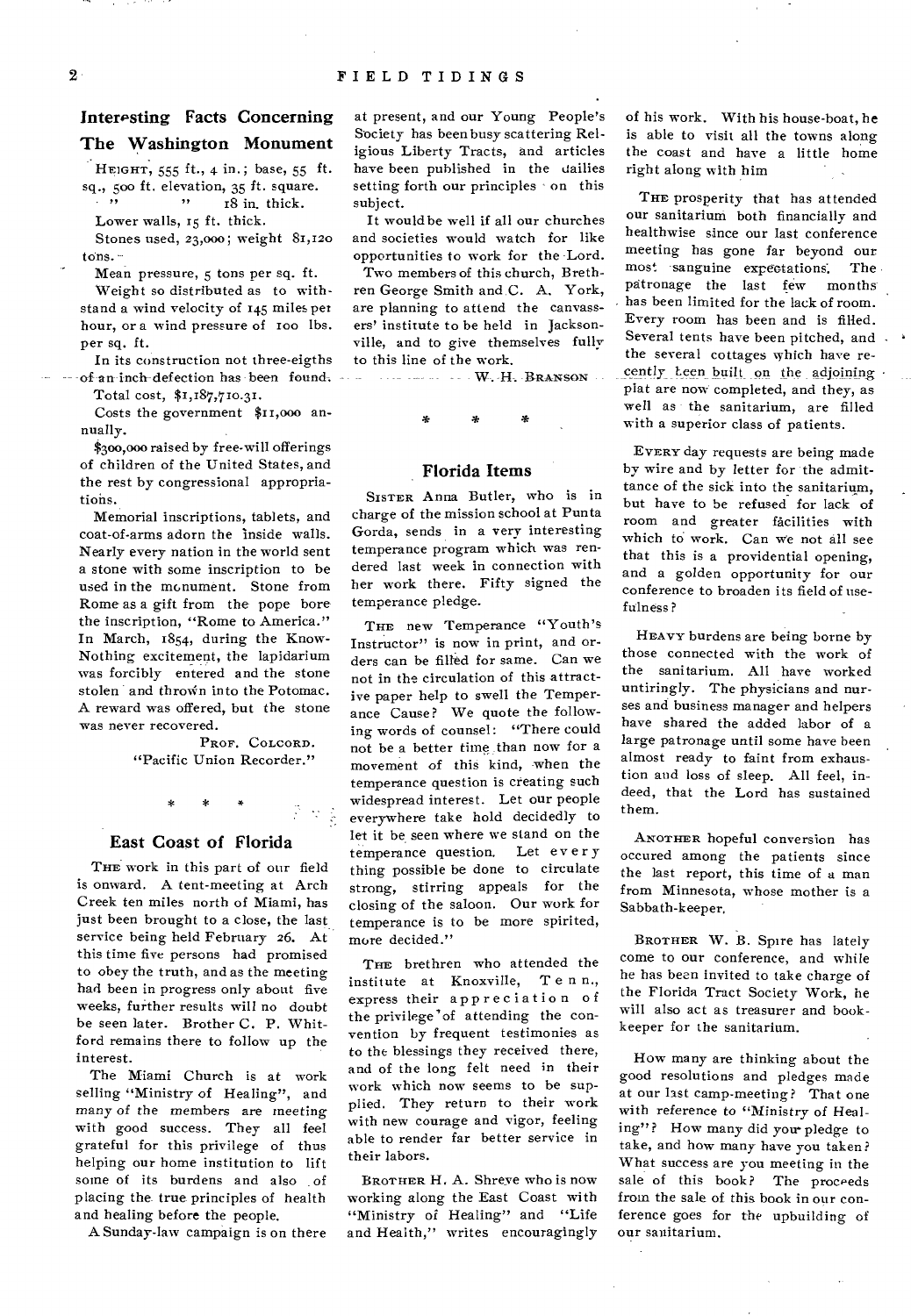THE efforts put forth by the Miami Church, the newest church in our conference, is greatly appreciated. A short time since they ordered one hundred pounds of "Ministry of Healing", and now report the books sold and are contemplating placing another order for one hundred pounds.

 $\label{eq:1.1} \mathcal{O}(\frac{2\pi}{\sqrt{3}}\log\frac{1}{\sqrt{3}}\log\frac{1}{\sqrt{3}}\log\frac{1}{\sqrt{3}}\log\frac{1}{\sqrt{3}}\log\frac{1}{\sqrt{3}}\log\frac{1}{\sqrt{3}}\log\frac{1}{\sqrt{3}}\log\frac{1}{\sqrt{3}}\log\frac{1}{\sqrt{3}}\log\frac{1}{\sqrt{3}}\log\frac{1}{\sqrt{3}}\log\frac{1}{\sqrt{3}}\log\frac{1}{\sqrt{3}}\log\frac{1}{\sqrt{3}}\log\frac{1}{\sqrt{3}}\log\frac{1}{\sqrt{3}}\$ 



### Front Georgia

SINCE our institute held in Macon February 1-9, we can see a taking on of new courage and spiritual vigor among those who are carrying the pages of truth to the people here in Georgia.

Dear reader, this work will soon close and the faithful will be taken to the mansions prepared for them. Would you like to hasten the glad day? This cannot be done more successfully than by selling our message-filled books.

Yesterday while reading "Christ's Object Lessons", I was impressed as never before with this statement,— "To His servants Christ commits His goods,—somethings to be put to use for Him. He gives to every man his work. Each has his place in the eternal plan of heaven. Each is to work in cooperation with Christ for the salvation of souls. Not more surely is the place prepared for us in the heavenly mansions than is the special place designated on earth where we are to work for God."

Dear reader, has it ever occured to you that possibly this special place the Lord has for you to labor is in the canvassing work? If so, we will be glad to hear from you, and to render any assistance that we are able to give.

W. S. FULBRIGHT, State Agent, Alpharetta, Ga.

# \* \* \* **Convention**

A CHURCH officers' convention will be held at Spartanburg, South Car- $\overline{O}$ Ilina, March 24-26, 1911. Every elder, deacon, clerk, treasurer, secretary, Young people's Missionary Volunteer leader, Sabbath-school superintendent, and as many others as can attend, are cordially invited. The Spartanburg church have promisedto entertain all who come, and their reputation for never doing things .of this kind by half, is well known

 $\sim 10^{-1}$ 

**College** 

# 구유권 박 PIELD TIDINGS 3

 $\label{eq:2.1} \rho_{\alpha\beta}(\omega_{\alpha\beta}^{\alpha\beta}) = \frac{1}{2} \epsilon^2 \partial \Phi_{\alpha\beta}^{\alpha\beta} \delta^{\alpha\beta} + 2 \left( \epsilon \partial_{\alpha\beta}^{\alpha\beta} - \epsilon \right) \delta^{\alpha\beta} \delta^{\alpha\beta}$ 

 $\mathcal{L}_{\mathcal{A}}(\mathbf{x})$  ,  $\mathbf{x}=(\mathbf{x},\mathbf{Z},\mathbf{y})$  ,  $\mathbf{x},\mathbf{z}=(\mathbf{x})$ 

Bring Bibles, notebooks, etc. Let clerks and treasurers bring their record books for help and instruction. Let us pray the Lord to meet with us, and help us to learn how to do well the work he has assigned us. We desire a real revival in every church. Let us pray and work for it.

#### PROGRAM

I. Responsibility of Church Officers. 2. How to Enlist Children and Youth

in Missionary Effort.

- 3. How to Conduct a Successful Prayer-meeting.
- 4. The Conversion of Our Children. 5. Methods of Periodical and Tract Work.
- 6. Duties of Clerks.
- 7. Duties of Treasurers.
- 8. HOW to Get Punctual and Regular Attendance at Sabbath-school.
- 9. How to Increase Donations to Missions.
- Io How to Increase the Tithe.
- Reports,—Clerks', Treasurers', and Members'.
- 12. Church Letters—Rules Governing Them.
- 13. How to Conduct Quarterly Meeting.
- 14. How to Increase the Spiritual Power of Church Members.

15. The Church and Canvassing Work.<br>16. Questions. T. H. JEYS. 16. Questions.

#### North Carolina Institute

AT this writing we are in the closing days of the North Carolina institute, and we would be very ungrateful to the Lord if we did not express our gratitude for his rich blessing during the meeting.

The Spirit of the Lord has been indeed present to convict hearts, which was followed by the turning away from sin, and heart,felt confessions to each other and to God for the mistakes of the past.

Old canvassers who had gone out of the work were reclaimed, and gave themselves anew to the Lord for service. All seem to have a desire to make 1911 the banner year. in circulating the printed page.  $\sim$ 

There are eighteen canvassers present. Four or five of whom will desvote their time to the sale of our magazines, and the remainder to the sale of our message-filled books.

The good Bible studies given at the, beginning of the. morning session by Elder. M. H. Brown are being

appreciated, and seem to be a great help to all.

The canvassers all seem to be of good courage, but there is one very sad development which all of us regret very much. Brother Tilden has just experienced another break-down in his health, and we trust that our people throughout the Union will remember him at the Throne of<br>Grace. V. O. Col.E. V. O. COLE.

### Graysville Current

 $\frac{1}{2}$ 

On their way home from the institute, the following persons visited Graysville: Elder Kilgore, of Nashville, Elder Maxwell, of Louisiana, Elder Bird, and Brother Achenbach and wife, of Florida, and Brother Carl Maxwell, of Georgia. These brethren visited the sanitarium and school.

ELDER Kilgore, of Nashville, Elder Maxwell of Louisiana, and Brother Carl Maxwell, of Georgia, a graduate of this school, were visiters at our chapel exercises Thursday morning. Elder Maxwell gave an interesting talk on "determination", using r Cor. 2: 2 as his text. He cited incidents in the lives of Moses, David, Daniel, and other Bible characters illustrating his text.

Miss Lucy Post, for years a missionary in South America, is visiting her sister, Mrs. Kennedy, of Graysville.

MRS. Treago, a W. C. T. U. lecturer, gave an interesting talk to the people of Graysville in the S. T. S. Chapel last Thursday evening.

LAST week, Mr. G. H. Munsch, a former student of the S. T. S., visited his sisters, Misses Annabelle and Elizabeth Munsch.

BROTHER Harrison talked to the young people, Sabbath, March He gave some interesting facts concerning the success attending our colored Workers in the canvassing field.

AT, the close of the institute, Miss Nellie Thompson visited her parents, at Graysville. Monday, she returned to the Union office where she is engaged as, stenographer.

ELDER Chas. Thompson is at home for a few days. He leaves this week. for Huntsville, Alabama, to assist in an institute for the colored workers.

Miss Anna Kimlin, secretary and. treasurer of the Cumberland Confer--enee; spent a short time in Graysville last week.